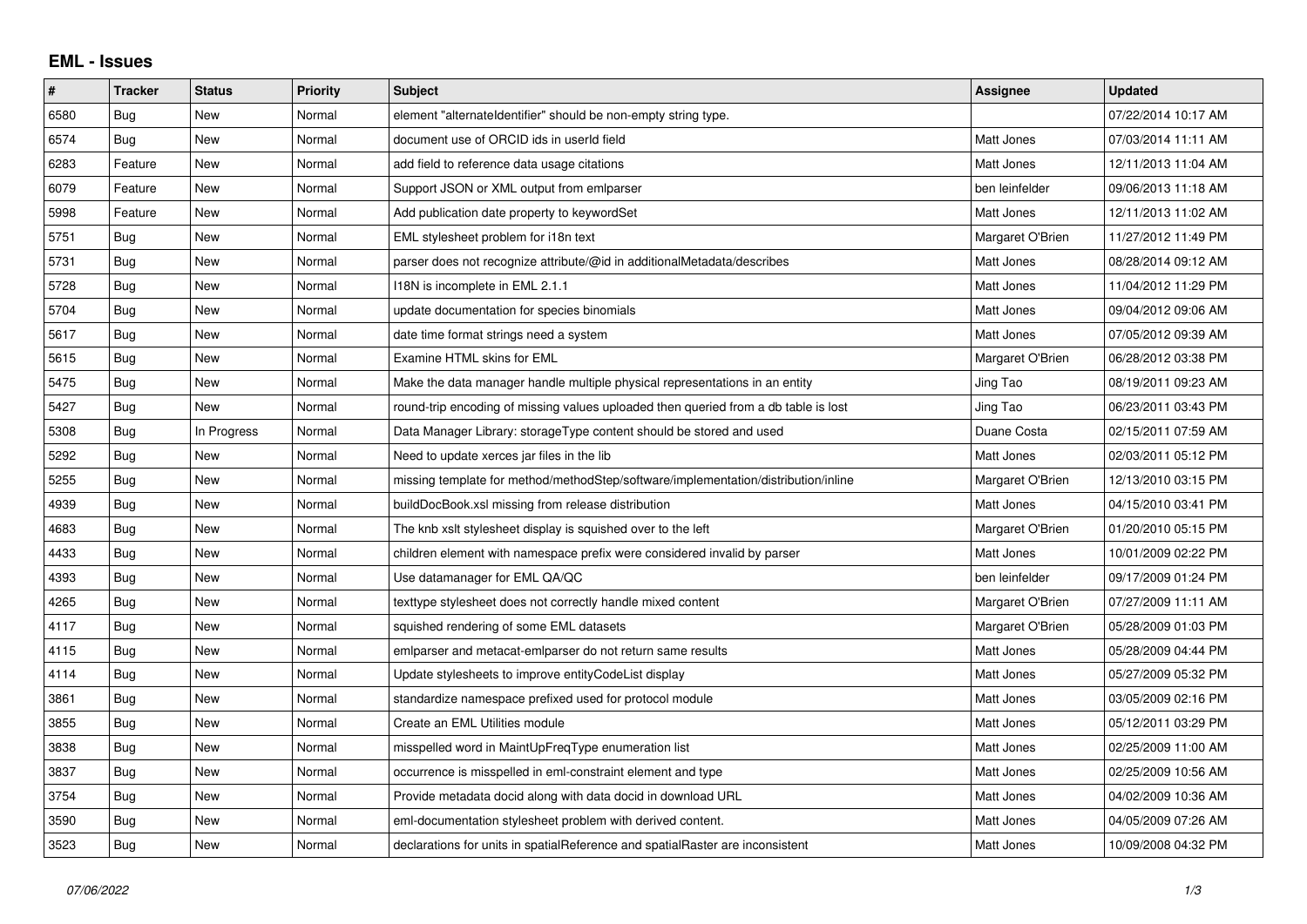| $\sharp$ | <b>Tracker</b> | <b>Status</b> | <b>Priority</b> | <b>Subject</b>                                                                                                | Assignee    | <b>Updated</b>      |
|----------|----------------|---------------|-----------------|---------------------------------------------------------------------------------------------------------------|-------------|---------------------|
| 3508     | Bug            | New           | Immediate       | create a stylesheet for EML2.0.x to EML 2.1.0                                                                 | Matt Jones  | 04/02/2009 10:36 AM |
| 3504     | Bug            | <b>New</b>    | Normal          | problems with methods trees                                                                                   | Matt Jones  | 10/01/2008 04:36 PM |
| 3503     | <b>Bug</b>     | New           | Normal          | Develop method for cross-links between EML resources                                                          | Matt Jones  | 10/01/2008 04:36 PM |
| 3502     | <b>Bug</b>     | <b>New</b>    | Normal          | Status of spatial data in EML                                                                                 | Matt Jones  | 10/13/2008 04:02 PM |
| 3501     | Bug            | <b>New</b>    | Normal          | consider adding a datum to bounding Altitudes                                                                 | Matt Jones  | 10/01/2008 04:36 PM |
| 3499     | Bug            | <b>New</b>    | Normal          | attribute BoundsGroup may be retyped in a future schema-1.1                                                   | Matt Jones  | 09/30/2008 02:33 PM |
| 3492     | Bug            | In Progress   | Normal          | Unit should be pluralized by default                                                                          | Matt Jones  | 04/02/2009 10:36 AM |
| 3488     | <b>Bug</b>     | In Progress   | Normal          | datum requested in GeographicCoverageType                                                                     | Matt Jones  | 11/07/2008 08:36 AM |
| 3465     | Bug            | <b>New</b>    | Normal          | Change InlineType to CDATA                                                                                    | Matt Jones  | 08/20/2008 04:08 PM |
| 3181     | Bug            | <b>New</b>    | Normal          | xs:string to ComplexType TextType, minOccurs=0, judiciously applied                                           | James Brunt | 10/01/2008 09:57 AM |
| 2758     | <b>Bug</b>     | New           | Normal          | datamanager does not respect precision on nominal day attributes                                              | Jing Tao    | 02/05/2007 12:46 PM |
| 2756     | Bug            | <b>New</b>    | Normal          | Single quote characters from data are not escaped when performing inserts                                     | Jing Tao    | 01/11/2010 01:58 PM |
| 2702     | Bug            | New           | Normal          | Data Manager Library: Support for online URL references                                                       | Jing Tao    | 12/15/2006 08:44 AM |
| 2701     | Bug            | New           | Normal          | Data Manager Library: Support for inline data                                                                 | Jing Tao    | 12/15/2006 08:42 AM |
| 2688     | Bug            | <b>New</b>    | Normal          | embedded text format ignored by Metacat                                                                       | Jing Tao    | 10/01/2008 12:21 PM |
| 2674     | Bug            | In Progress   | Normal          | Data Manager Library: Set database table life-span priority                                                   | Duane Costa | 11/21/2006 12:36 PM |
| 2673     | Bug            | In Progress   | Normal          | Data Manager Library: Set upper limit on database size                                                        | Duane Costa | 11/21/2006 12:26 PM |
| 2578     | Bug            | In Progress   | Normal          | Data Manager Library: Release and Distribution                                                                | Duane Costa | 01/11/2010 11:06 AM |
| 2576     | <b>Bug</b>     | In Progress   | Normal          | Data Manager Library: Database Connection Pooling                                                             | Jing Tao    | 01/11/2010 11:19 AM |
| 2573     | Bug            | In Progress   | Normal          | Data manager library need to handle binary data file format                                                   | Jing Tao    | 01/11/2010 11:41 AM |
| 2226     | <b>Bug</b>     | New           | Normal          | EML2 style sheet double the number of complex delimited format in physical modual                             | Matt Jones  | 04/02/2009 10:36 AM |
| 2212     | Bug            | New           | Normal          | Several bug fixes for the eml2nbii.xsl stylesheet (transforming EML metadata to the federal standard,<br>BDP) | Matt Jones  | 09/30/2005 08:42 AM |
| 2173     | <b>Bug</b>     | New           | Normal          | Separating measurements and units into separate attributes                                                    | Matt Jones  | 08/19/2005 03:12 PM |
| 2147     | <b>Bug</b>     | In Progress   | Normal          | EML Stylesheet problem with web address URL's                                                                 | Matt Jones  | 04/02/2009 10:36 AM |
| 2128     | Bug            | New           | Normal          | Request addition of optional "exampleEntry" element under <attribute></attribute>                             | Matt Jones  | 06/16/2005 02:55 PM |
| 2125     | Bug            | <b>New</b>    | Normal          | Cannot define SOM map projection in spatialRaster element of EML2.0.1                                         | Matt Jones  | 09/30/2008 04:43 PM |
| 2085     | <b>Bug</b>     | <b>New</b>    | Normal          | Access Control not shown by EML stylesheets                                                                   | Matt Jones  | 04/02/2009 10:36 AM |
| 2079     | Bug            | In Progress   | Immediate       | Move project element to top-level                                                                             | Matt Jones  | 10/01/2008 12:17 PM |
| 2076     | <b>Bug</b>     | New           | Normal          | containers for eml-literature docs                                                                            | Matt Jones  | 09/22/2008 05:09 PM |
| 2048     | Bug            | New           | Normal          | param attributeindex defined twice in eml-settings.xsl                                                        | Matt Jones  | 04/02/2009 10:36 AM |
| 1991     | <b>Bug</b>     | In Progress   | Immediate       | add fields for information about metadata maintenance                                                         | Matt Jones  | 02/28/2005 01:06 PM |
| 1794     | Bug            | In Progress   | Immediate       | modify temporalCoverage to support ongoing data sources                                                       | Matt Jones  | 11/05/2008 03:17 PM |